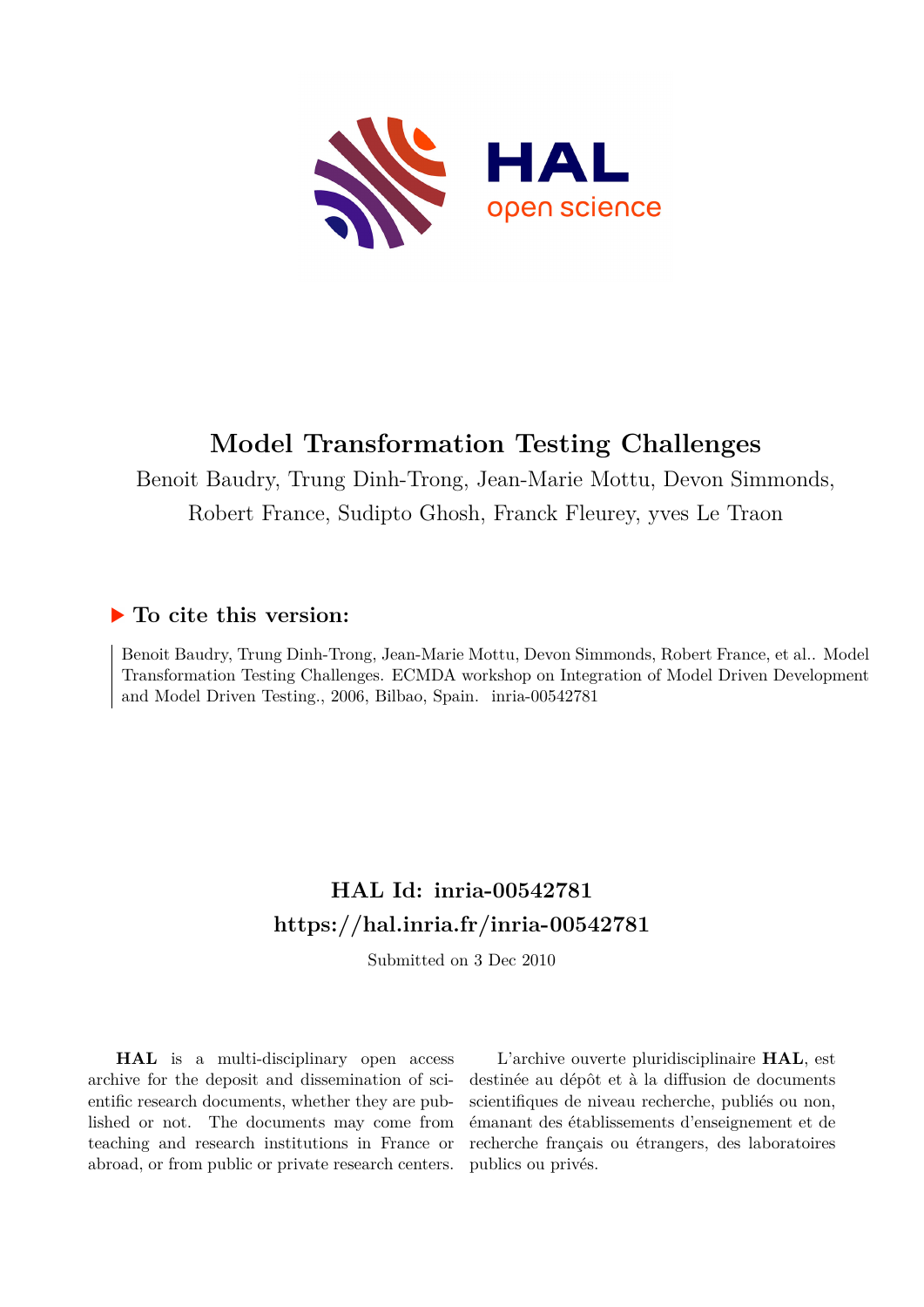## **Model Transformation Testing Challenges**

Benoit Baudry<sup>1</sup>, Trung Dinh-Trong<sup>2</sup>, Jean-Marie Mottu<sup>1</sup>, Devon Simmonds<sup>2</sup>, Robert France<sup>2</sup>, Sudipto Ghosh<sup>2</sup>, Franck Fleurey<sup>1</sup>, Yves Le Traon<sup>3</sup>

<sup>1</sup> IRISA, Campus Beaulieu, 35042 Rennes Cedex, Rennes, France. {bbaudry, jean-marie.mottu, ffleurey}@irisa.fr 2Colorado State University, 601 Howes Street, Fort Collins, CO, USA {france, ghosh, trungdt, simmonds}@cs.colostate.edu 3France Télécom R&D/MAPS/EXA, 2 avenue Pierre Marzin, 22307 Lannion Cedex, France yves.letraon@francetelecom.com

**Abstract.** Model transformations play a critical role in Model Driven Engineering, and thus rigorous techniques for testing model transformations are needed. This paper identifies and discusses important issues that must be tackled to define sound and practical techniques for testing transformations.

#### **1 Introduction**

Model-Driven Development (MDD) aims to provide automated support for creating and transforming software models. Effective support for model transformations is thus key to successful realization of MDD in practice. In particular, efficient techniques and tools for validating model transformations are needed. In this paper, we focus on the issues and challenges that must be addressed when developing efficient techniques for testing model transformations.

On the surface it may seem that testing model transformations is no more challenging than testing code. Like code testing, input data have to be selected and an oracle function must be defined to check the correctness of the result. However, the nature of the input and output data manipulated by transformations makes these activities more complex. Indeed, transformations manipulate models, which are very complex data structure. This makes the problem of test data generation and oracle definition very difficult in the case of model transformations.

[Figure 1](#page-2-0) shows the generic transformation framework that provides the context for discussion in this paper. A model transformation manipulates concepts that are specified in the source and target metamodels (which can be different). These metamodels describe the static structure of the models that are manipulated by the transformation. In the transformations we have developed, these metamodels conform to the MOF [1]. In some cases, these metamodels should be augmented with constraints (expressed in OCL for example) that more precisely constrain the structure of models that are manipulated by the transformation. In the case of the UML metamodel, these constraints are the well-formedness rules.

A transformation takes an input model that conforms to the source metamodel and produces an output model, which conforms to the target metamodel. In the following, we consider transformations that take a single input model and produce a single model. However, we will discuss some specific issues that can arise when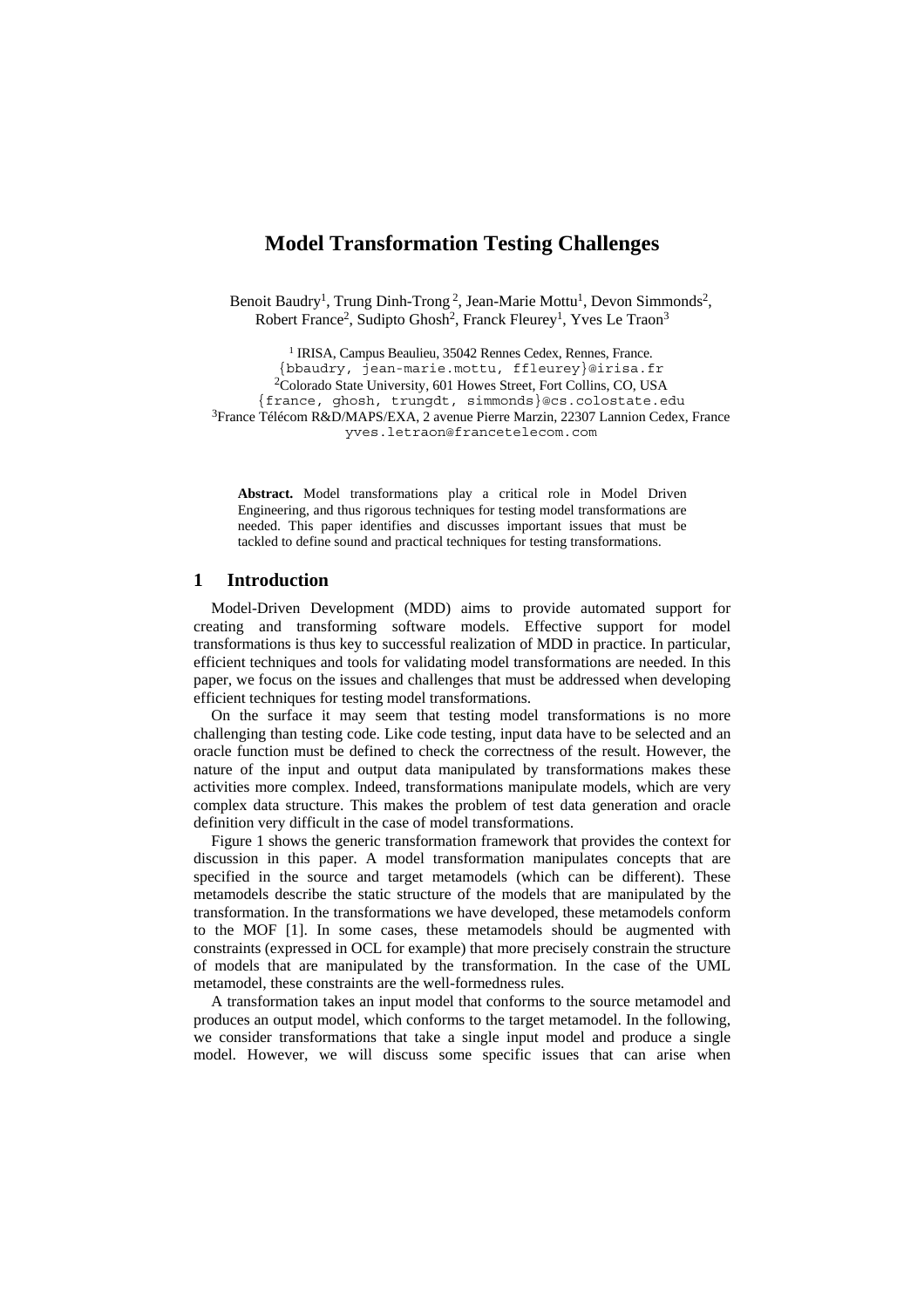manipulating several models. We will also discuss the role contracts can play in validating model transformations.

The precondition shown in [Figure 1](#page-2-0) further constrains (in addition to the source metamodel and its associated constraints) the type of models that can be input to the transformation. The post condition specifies expected properties on the output model as well as properties that link the input and the output models. These additional constraints are of the same nature as the constraints on the metamodels, but they are specific to the transformation.

<span id="page-2-0"></span>

**Figure 1 - General framework for model transformation** 

This paper discusses some of the challenges related to testing transformations based on our collective experience with specifying, implementing and testing transformations. Moreover, the paper highlights several issues related to developing efficient techniques for testing model transformations. We discuss the different solutions we have developed and applied to deal with test data generation and oracle function definition. The first issue for test data is that they must conform to the structure described by the metamodel, and they should cover all the constructs described by this metamodel. Moreover, the test data must conform to the constraints on the metamodel as well as the precondition. With respect to oracle definition, we will discuss the use of contracts and we will also present some examples that illustrate particular approaches to the oracle definition problem.

In section 2, we discuss some generic approaches to test generation and oracle definition that we have studied. We discuss the limitations of these approaches as well as issues that arose when developing and applying the approaches. In section 3, we go into the details of two particular transformations and show how we leverage the specificities of the transformations during testing.

## **2 Generic Approaches for Model Transformation Testing**

#### *2.1 Test data generation*

To test a model transformation a tester has to provide input models that conform to the source metamodel. In the following, we call these test models. The intuition for a set of test models to be complete is that each class of the source metamodel is instantiated at least once in one model of the set. Moreover, we would like the properties of the classes (attributes and the multiplicities on associations) to take several representative values in the models. For example, let us consider the statechart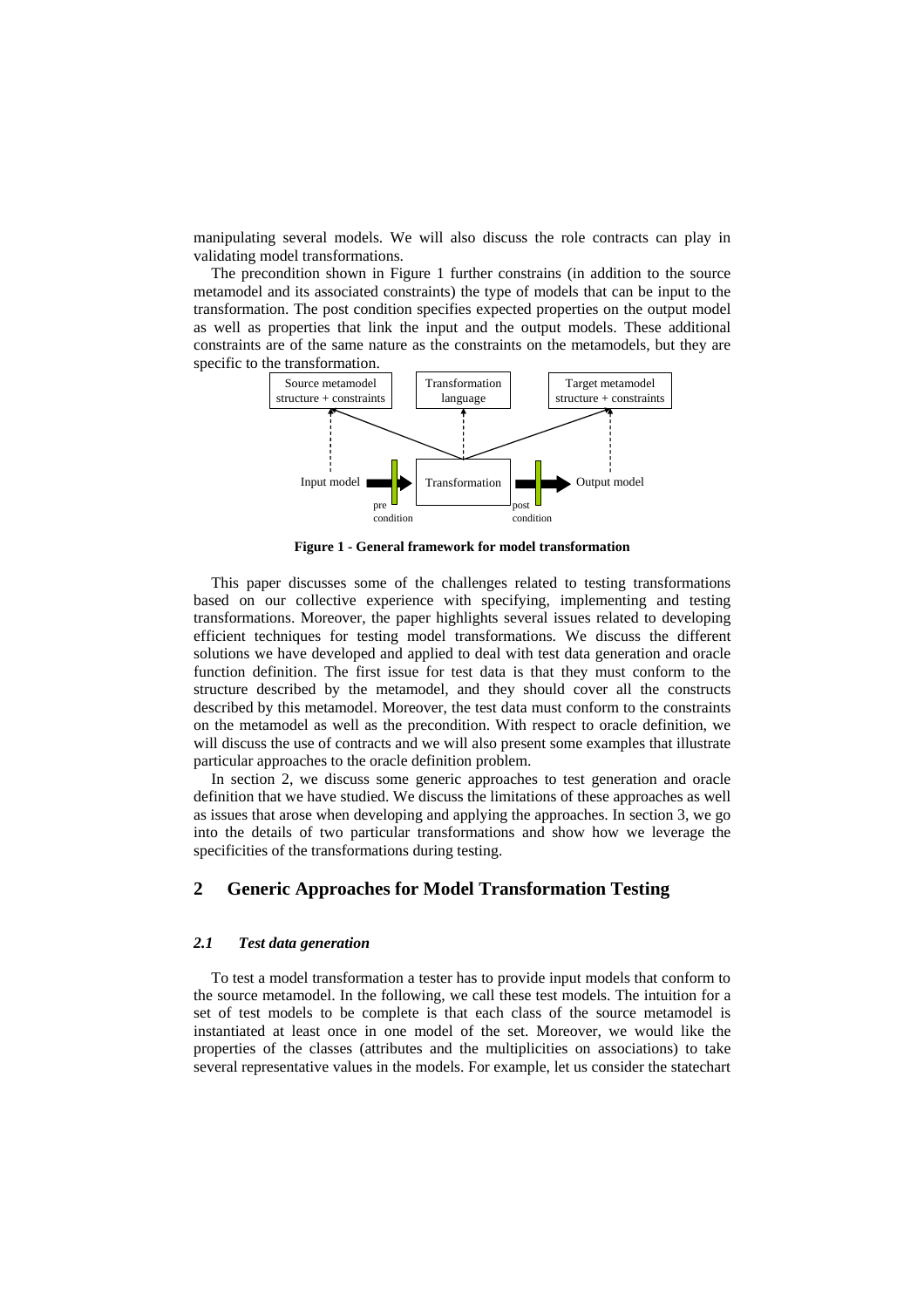metamodel of [Figure 2](#page-3-0) as the source metamodel for a model transformation. Considering the values of the boolean attribute of the class STATE, we would like to have at least two instances of the STATE class for testing: one for which is Final is true and another one for which it is false. In the same way, considering the incomingTransition association that has a 0..\* multiplicity, we would like to have three instances: one with 0, one with 1 and one with more than one. More generally, by adapting category-partition testing [2] it is possible to define ranges of values for each property (as detailed in [3])and check that there is at least one instance of each property that has one value in each range.

Beyond representative values for the properties of the metamodel, we would like to define more complex expected properties for test models. The representative values and multiplicities should be combined to build relevant test models. For instance, there should be a test model which has an instance of STATE for which isInitial is true and for which the multiplicity for outgoingTransitions is greater than one.

<span id="page-3-0"></span>

**Figure 2 – Simple Composite State Machine Metamodel** 

To capture the notions of representative value, we adapt the category-partition testing to define ranges of values for each property of the source metamodel. The properties should then be instantiated at least once with a value in each range. To capture the idea of combination of properties, we define the notions of *object* and *model fragment*. These notions allow us defining constraints on the objects and models that should be present in a set of test models for one particular transformation.

Based on these notions, we have defined a set of test criteria that allow evaluating the quality of a set of models for testing with respect to the source metamodel coverage. We have defined a metamodel that captures the notions to define test criteria. This metamodel is also the basis to build a framework that checks the adequacy of a set of test models to the criteria. We do not detail these criteria here, and focus more on the first feedback we have on using these criteria for model transformation testing.

#### **2.1.1 Interactive approach vs. automatic generation**

We have built a tool that automatically generates a set of test models that satisfy the constraints defined by each criterion. The first issue when implementing this tool is the large number of strategies that can be used to build these models. The following are three important variation points for the generation algorithm:

• Choose the values for the properties in a particular range.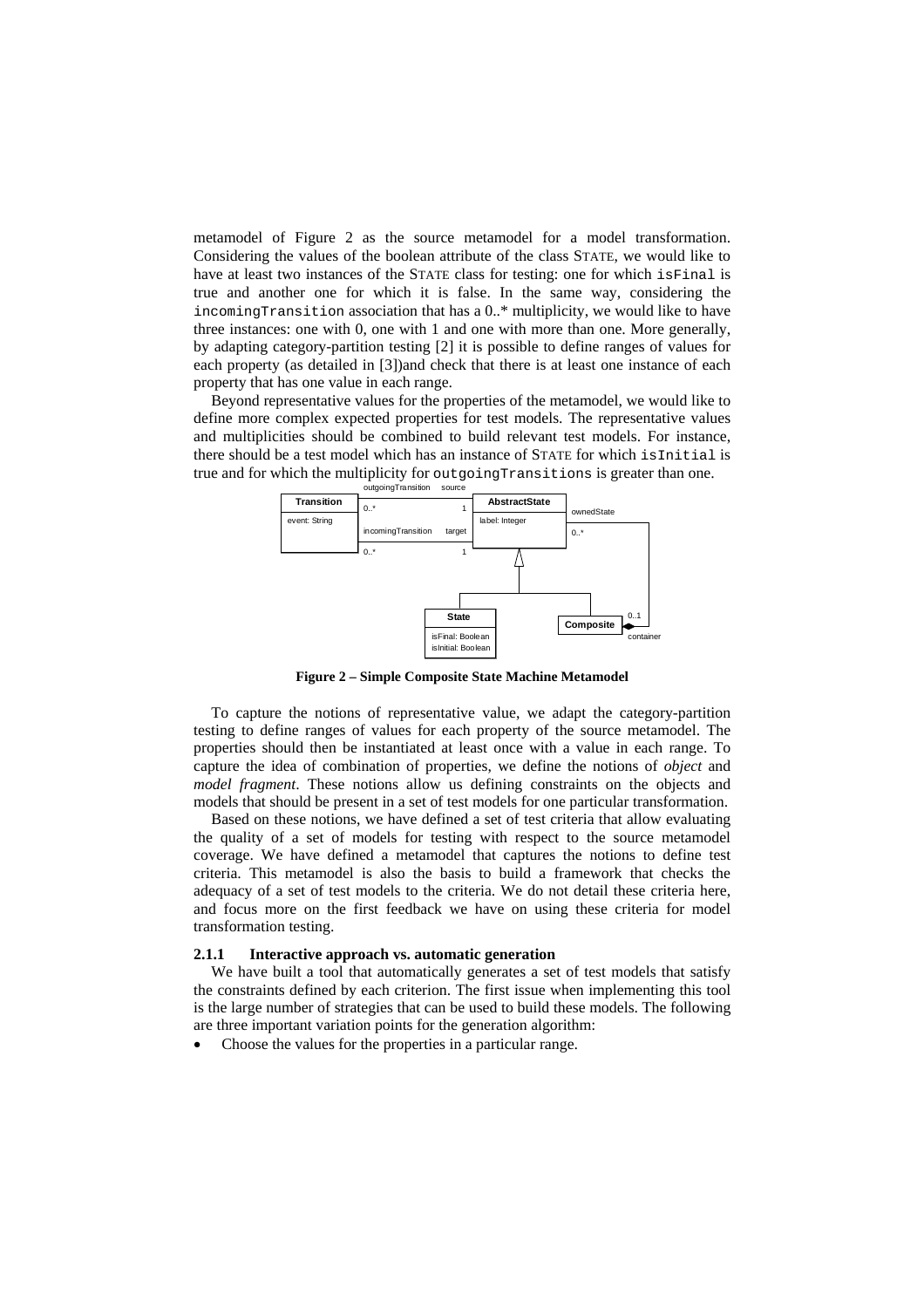- Choose when objects go together in one model or when a new model should be generated.
- Choose how to build new objects to complete the models to make them conform to the metamodel.

A large number of case studies should be conducted to evaluate the different strategies. There might not be one strategy that is the best in every case, empirical studies should establish a classification among the strategies.

The second issue when automatically generating models is that the obtained models are difficult to interpret by a human tester. This has several consequences. First, if the tester does not understand the input model, it is difficult to establish an expected result or even properties on the expected output for this input. Second, it makes fault localization difficult. If the test case fails a generated input model, the tester must understand the test model to understand which part of the transformation have been executed when running with this input and thus understand in which part of the transformation the error might be. Third, when a developer writes a transformation, most of the time she has a set of examples (input models) in mind, and it might easier for the tester to start from these models and complete them to make them verify the criteria.

This led us to propose an interactive approach more than a completely automatic approach. It consists in assuming that the tester provides an initial set of test models manually generated. It is possible to automatically check whether these models satisfy the criteria or not. In the case the models are not complete the tool provides a list of missing elements the tester should add for the set of test models to cover the source metamodel.

#### **2.1.2 Benefits and limitations**

The first benefit of this approach is to offer systematic criteria to evaluate the adequacy of a set of models for testing a model transformation. These criteria are black-box criteria and are based on the idea that test models should cover all the structure of the source metamodel. We have defined a metamodel that captures the important notions to define different test criteria that define constraints more or less complex on the test models. Moreover this metamodel allows us to define a framework to can automatically check the adequacy of a set of test models and that allows us to conduct experiment on the generation of test models.

However, this approach is based on our preliminary work. An important limitation is that the criteria are based only on the structure of the source metamodel and do not take into account the constraints associated to the source metamodel or the precondition of the transformation that define constrains on the input models. This results in defining criteria that might impossible to satisfy completely. For example, to satisfy a particular criterion it might necessary to generate a statechart with no initial or no final state, which is not possible. If a constraint is explicated that specifies that a statechart should have one initial state and one final state, we would like the criteria to take into account. Of course, in the case of an interactive approach, if the framework tells the tester she should generate such a statechart, she can simply ignore this constraint based on her knowledge of the additional constraints.

More generally, we would like the criteria to take into account additional knowledge about the source metamodel and about the particular transformation that is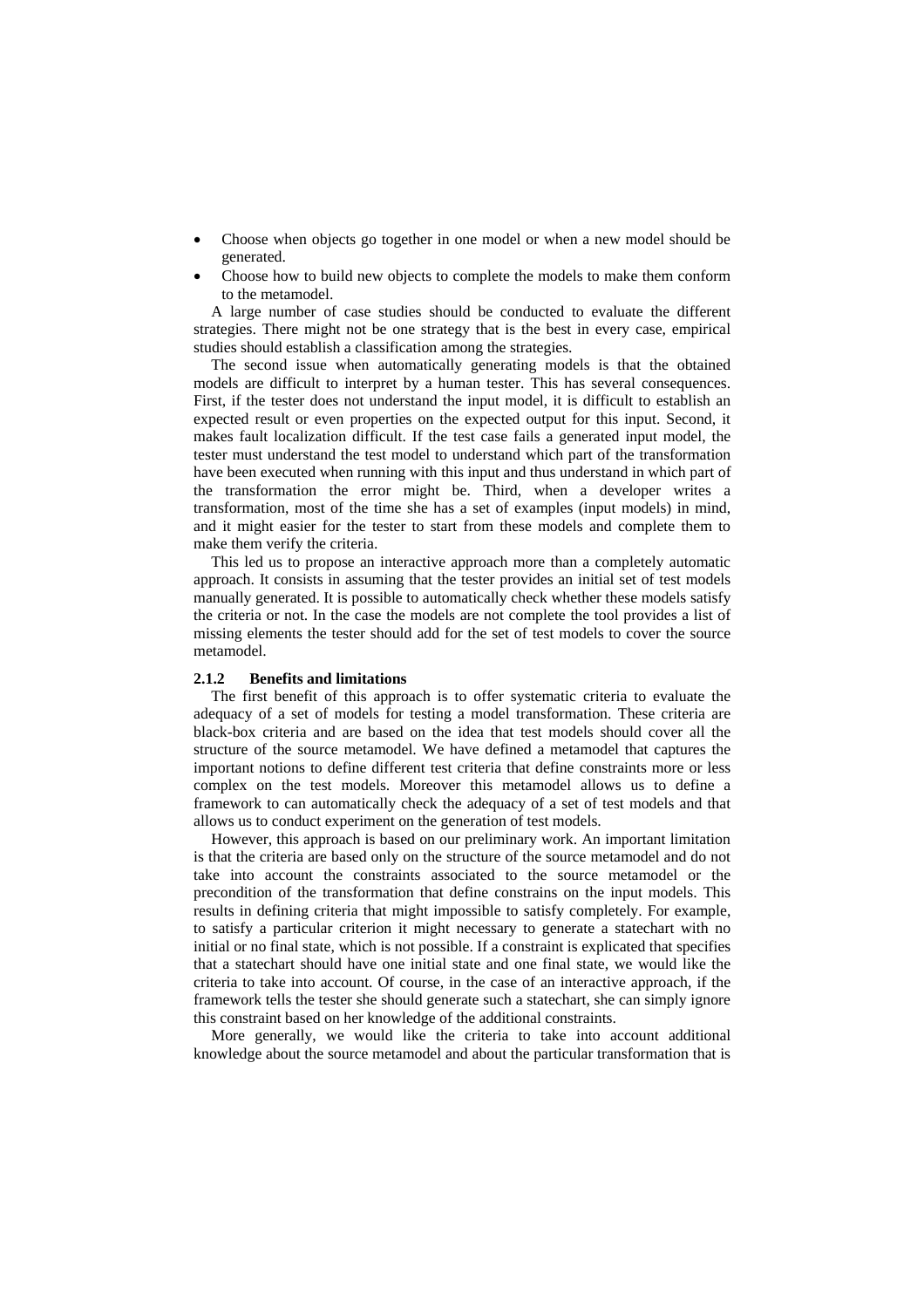being tested. Sometimes this knowledge is not explicitly stated and thus, it is impossible to consider it when specifying the criteria. If this knowledge is explicitly captured in a language such as the OCL it can be taken into account. Future work should study to what extent such constraints can be taken into account when specifying the test criteria.

#### *2.2 Oracle*

Several researchers have studied the use of contracts as a partial oracle function in object oriented system [4, 5]. Here, we discuss how this approach can be adapted to define an oracle for a model transformation, and what are the issues concerning this adaptation.

#### **2.2.1 Different types of contracts**

The first issue is that the notion of contracts is not well defined in the context of model transformation. In this respect, classifying the different categories of contracts in a MDE context can be useful. Here, we propose a preliminary classification consisting of three different types of contract:

- o Contracts in the specification of the transformation
- o Contract applied to the output model
- o Contract of the transformation

*Contract in the specification of the transformation:* This type of contract is assumed in [Figure 1.](#page-2-0) The transformation is specified with contracts defining pre and post conditions, and transformation invariants (the idea is developed in [6]). The preconditions constrain the test models. These constraints can be used for test model generation. The invariants can be exploited when developing an oracle because they must be true all along the transformation, including when it ends and returns its output model. Finally the post-conditions express expected properties on the output model and properties which link input and output models. This last type of contract is the most convenient for the oracle since it allows the evaluation of the result.

*Contract of the transformation:* When the model transformation is implemented, it is usually decomposed into several smaller transformations or sub-transformations. These can be methods if the language is object-oriented or a set of rules in the case of a declarative language. In both cases, it is possible to define pre and post conditions for the sub-transformations and invariants. These assertions specify when a subtransformation can be executed and the expected effect of this step in the transformation. These assertions are very similar to a design-by contract approach for object-oriented systems. They are useful for unit tests, in the sense that they specify the input domain of the unit under test (one sub-transformation) as well as a partial oracle in the form of the post condition. They are also very useful to help fault localization since, if a contract is violated at runtime, the tester knows the error has to be before that contract in the execution flow. This is studied for object oriented systems in [4].

*Contract applied to the output model:* These are different from the transformation's post condition in the sense that they do not relate to the input of the transformation and express expected properties only on the output. We distinguish three levels of contract for the output. The first level is the conformance of the output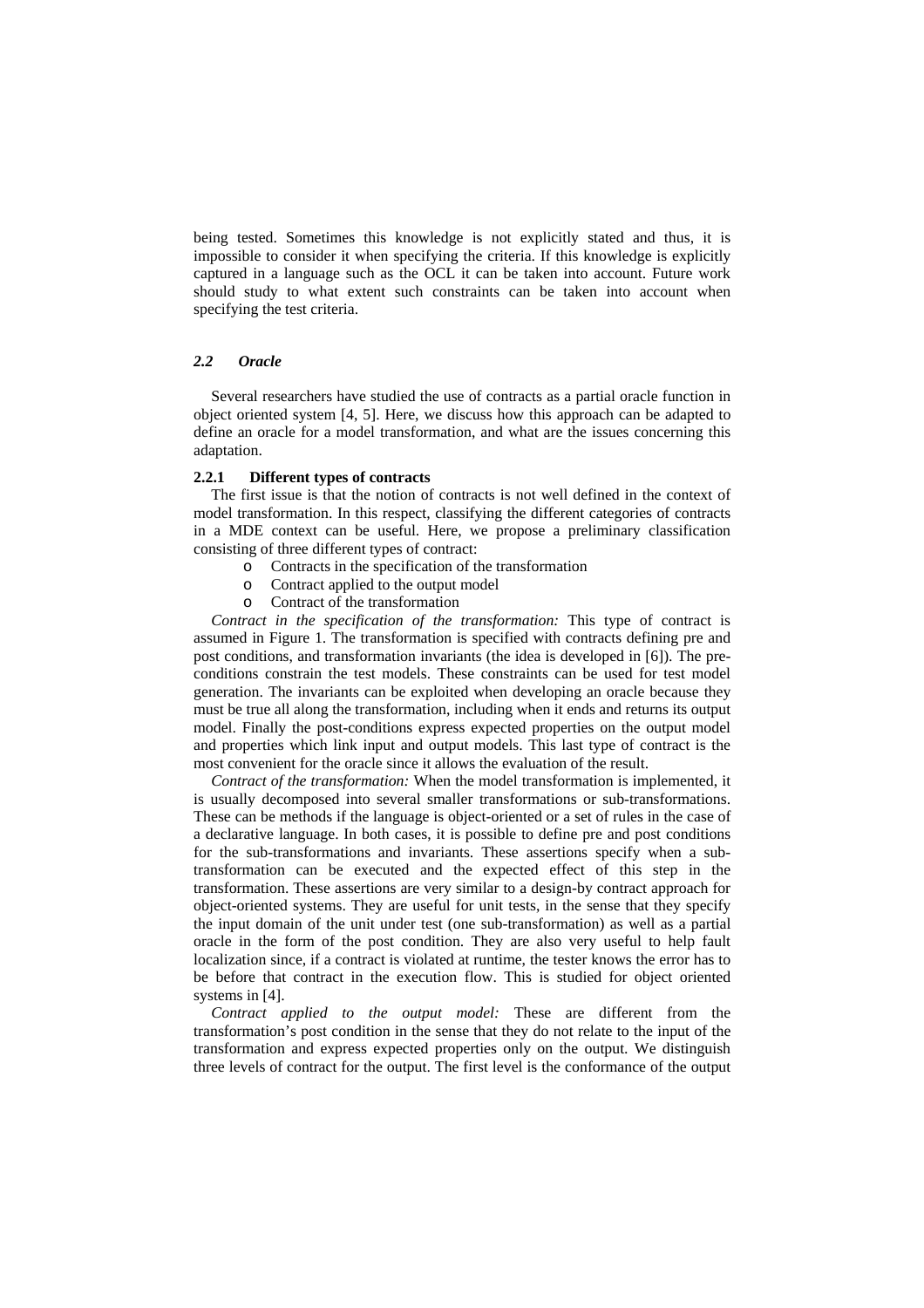model to the target metamodel. This first level should be checked by the transformation environment. For example, writing transformations in the Eclipse Model Framework (EMF) allows carry out this check. The second level concerns the constraints associated to the target metamodel. For example in UML a contract can check that two classes in the same package do not have the same name. Finally, there should be specific properties that the output of the transformation under test should have. This last level can be part of the specification of the transformation discussed above.

An important challenge for a trustable transformation process is to be able to express these contracts at the right level of abstraction and propose methodologies to assist the writing of such contracts. With respect to testing, all these types of contracts are useful for defining the oracle since they all express properties on the result of the transformation at different levels of detail.

#### **2.2.2 Using OCL to express contracts**

The OCL seems to offer a good support to express contracts for a model transformation. However, several issues have to be considered when using OCL in this purpose. First, as discussed in [6], the OCL might not perfectly appropriate to write contracts. Second, it can be practically difficult to write a constraint that links the input and the output models. For example, this can consist in checking that the elements from the input model are still in the output model. The issue is the following: an OCL expression has a unique context, which means that the constraint can concern only one metamodel. To solve this problem it is necessary to create a third metamodel, like the one presented [Figure 3](#page-6-0) that relates the source and target metamodels. In the context of this metamodel, it is possible to write a contract that relates input and output models. For example, considering the UML2RDMS transformation we can express that all the persistent classes should be transformed in tables and each one's attribute should be transformed in columns.



<span id="page-6-0"></span>**Figure 3- Metamodel used to check the constraints with OCL** 

To conclude this section, important issues for model transformation testing have been identified. Some of these issues are related to the design and the specification of a model transformation. The presented techniques also have inherent limits that are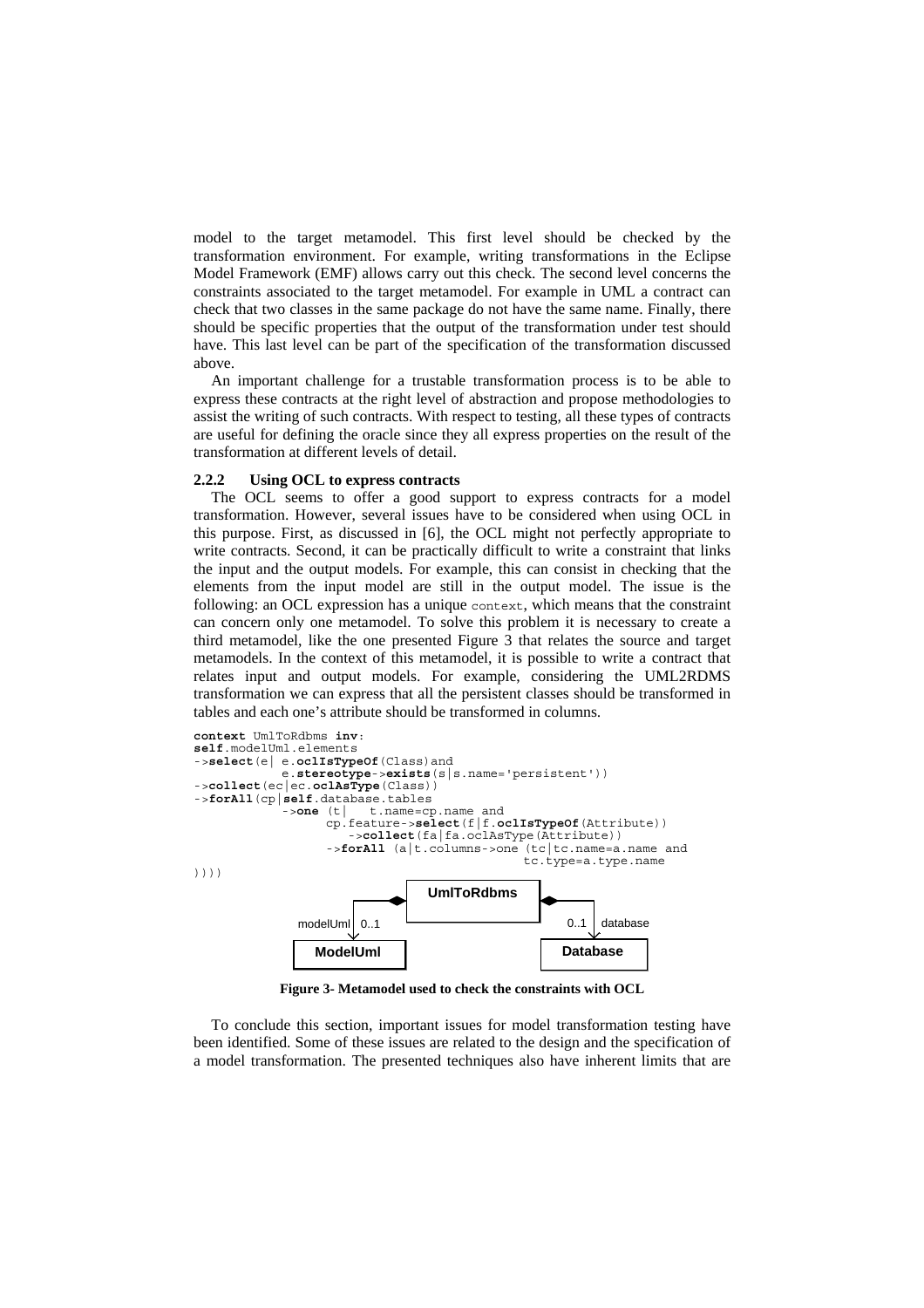due to the fact that they are very generic and thus can not leverage specific knowledge from specific transformations. In the following section we introduce two specific case studies and show how specific knowledge of the transformation can help improve the testing process.

## **3 Specific Approaches for Testing**

This section introduces two case studies where model transformations were developed and adapted solutions for testing have been used leveraging specificities of the transformations. In the first case, the transformation generates an executable model that can thus be tested. In the second case, we discuss the use of patterns to specify the transformation and how this design approach can help for testing.

#### *3.1 Testing the output of the transformation*

In our model testing approach [7], we transform UML designs under test (DUT) into Java programs. The transformation is automated using a prototype tool called UMLAnT, and that is implemented as an Eclipse plug-in. Beside transformation mechanism, UMLAnT also provides a framework that allows developers to use the generated program to animate the execution of the DUT. A DUT consists of (1) a class diagram that captures the structural aspect of the system and (2) a set of activity diagrams that capture the behavioural aspect of the system. OCL is used in the class diagram to specify class invariants and operation pre- and post-conditions. Activity diagrams are specified using JAL [8], a Java-like action language that represents action semantics described in UML 2.0 specification. Each activity diagram describes sequence of actions in one operation.

The outputs of the transformation are executable Java programs that animate the execution of behaviours modelled in the DUT. As testers step through operations during execution of the models, the views are updated. The animated object diagrams show the creation and deletion of objects and links, as well as the modification of attribute values. The animated sequence diagrams show the messages exchanged between objects during execution. If the transformation from DUT to Java is correct, then the animation will visualize exactly the execution of the design under test.

We assessed the correctness of our UML to Java transformation approach using testing approaches. We used UMLAnT to generate executable Java code from a set of UML models that contain class diagrams and JAL segments. We carefully reviewed the input models before the transformation to ensure that they were syntactically correct and that the behaviour described in the JAL segments was the intended one. We then checked if the generated programs exhibited correct behaviour to assess the correctness of the transformation.

The input models were built so that they contained every type of constructs in the input metamodel. In our case, the input metamodel is the subset of UML metamodel that describes concepts in class diagram views and action semantic views. For example, input activity diagrams contain all primitive actions and control structure that are supported by our transformation approach. Furthermore, our input models also cover several combinations of the metamodel constructs.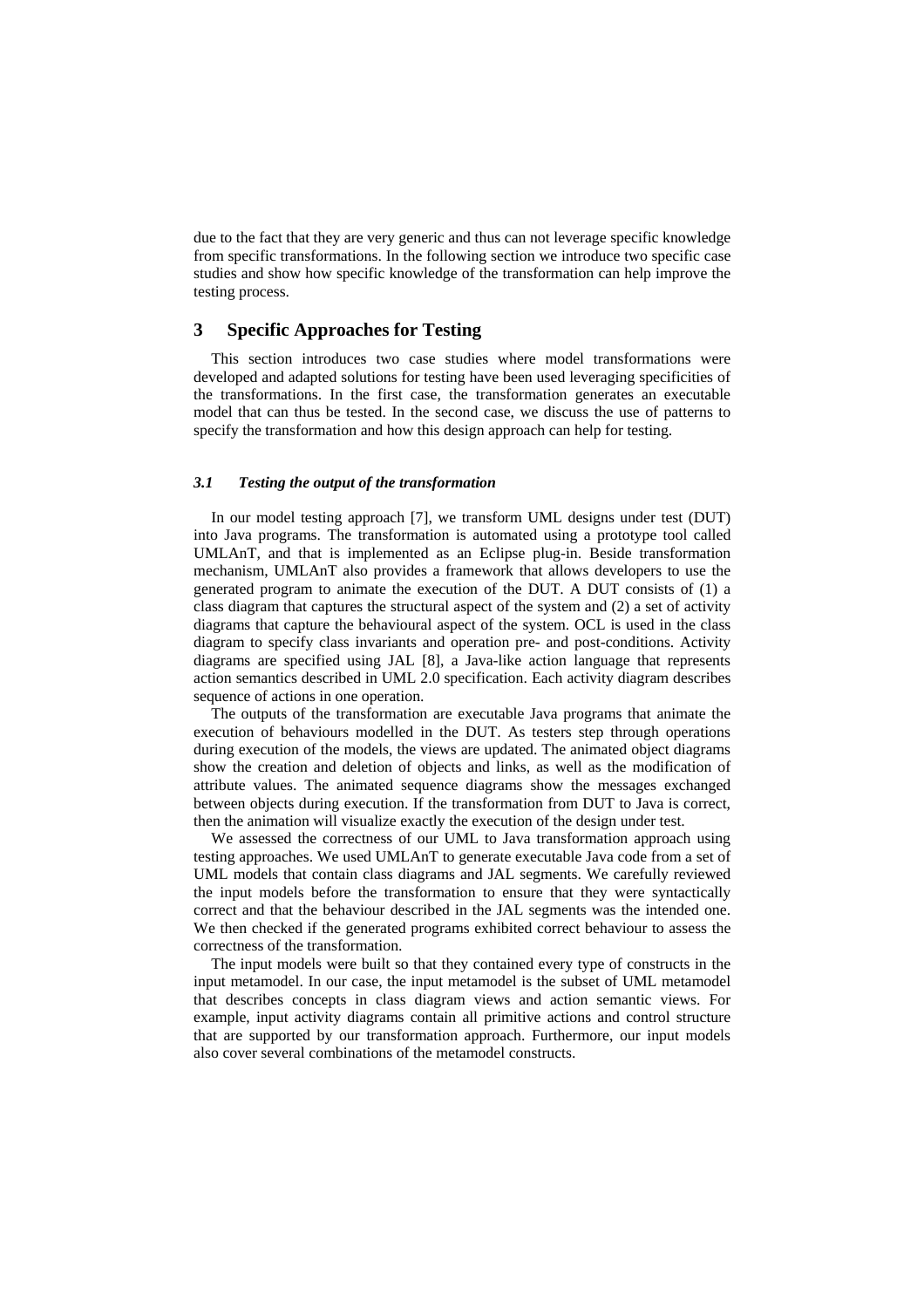Concerning the oracle function, we leveraged the fact that the outputs of our transformation are executable. Therefore, we validated the output Java program by testing them. We generated test cases based on the DUT using a set of test adequacy criteria described in [9]. We then executed the programs with the generated input. In some cases, the generated programs could not be compiled, indicating that there were errors in the output. In some other cases, the programs could be compiled, but some of the test cases we ran against the generated Java programs failed, also meaning that there were errors in the programs. Given that the input models were known to be correct, an error in the output meant that there was an error in the transformation. Using this technique we were able to detect and remove a number of errors in UMLAnT. This increased our confidence in the prototype implementation.

Generally, testing can be used to validate the correctness of output models in any transformation which output is executable. This practice is widely used among compiler community. The technique requires a mechanism to obtain a set of correct input models that contains instances of all input metamodels elements. From these inputs, it is possible to derive an oracle (test cases or properties) that we will run against the output. Given that the research in model driven development will probably result in many new model transformation techniques, it is desirable to develop a set of test criteria to select models that can be used for testing transformation techniques. It will also help if researchers and practitioners could develop a set of benchmark UML models for empirical studies on the correctness and scalability of proposed techniques.

#### *3.2 Pattern-based approach for model transformation specification*

Patterns can be used to aid the process of testing transformations. The generic framework for model transformation presented in [Figure 1](#page-2-0) can be augmented with an intermediate pattern layer between the source and target metamodels as illustrated in [Figure 4.](#page-9-0) The figure augments [Figure 1](#page-2-0) by adding a Source Pattern and a Target Pattern. The source pattern is a subset of instances of the source metamodel and the target pattern is a subset of instances of the target metamodel. In addition, the input model has to be an instance of the source pattern and the output model an instance of the target pattern.

In our research [10] we have used patterns in specifying transformations. These patterns are class diagram templates or interaction diagram templates that describe features expected of input and output models. This use of patterns illustrates the use of two-layer oracles where one oracle is more coarse-grained and the second oracle is more fine-grained. For example, in the figure, the input model must conform not only to the source metamodel, but also to the source pattern. The figure also differentiates between an input oracle and an output oracle. A transformation must produce correct output for the given input based on the coarse-grained and fine-grained input and output oracles. Correctness can be addressed in a number of ways:

1. The transformation algorithm can encapsulate the features and constraints expected of input and out models. However, this will tend to make the algorithm complex since it has to address the constraints on all potential models.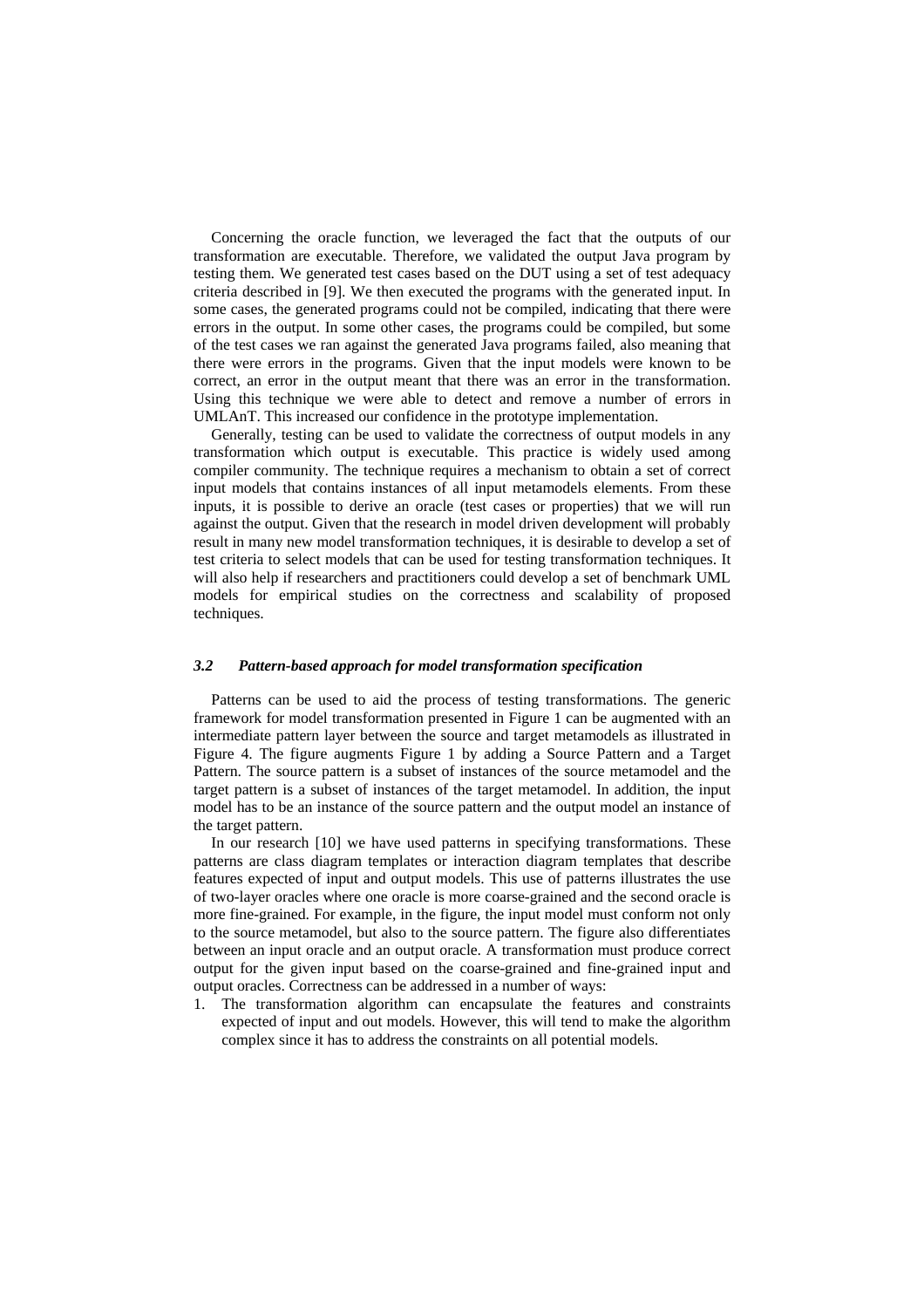- 2. Constraints specific to the input model can be associated with the input model but this will make input models more complex. Similarly, constraints specific to the output model can be associated with the output model.
- 3. A third approach is to use patterns to characterize input and output models. In this way, model properties and constraints that are the same for all model instances represented by the design pattern are specified as part of the pattern. This reduces the need to encapsulate such information directly in the transformation algorithm. In addition, only constraints that differ for each input model need to be specified for each input model. By default, a design pattern has implicit constraints insofar as a pattern specifies structural and behavioural features expected in conforming models. Therefore patterns can reduce the number of constraints that must be associated with each input model as happens for example, when only a coarse-grained metamodel oracle is used.

<span id="page-9-0"></span>

**Figure 4 – Transformation with a two-layer oracle** 

The approach presented in this section supports this testing paradigm through an input oracle (a source pattern) that indicates the validity of input models and an output oracle (a target pattern) that indicates the validity of output models. The source pattern can be very helpful to design accurate test data since it specializes the source metamodel and thus reduces the set of possible input models for the transformation. The target patterns can be very helpful to design an efficient oracle function for the transformation. Indeed, considering the three levels of contracts on the output defined in previous section, these patterns add another level, making the oracle based on contracts more precise.

Several issues must be tackled in this approach. First, in the same way we do not we have to defined techniques to take OCL constraints into account for input data generation, we must also consider taking the source patterns into account. Yet, this is an important issue to make test generation efficient. A second issue concerns the oracle function. The more precise and focused your target pattern, the more efficient your oracle will be, but in the same way, if the pattern narrows the output domain to much it might detect correct models as faulty. So it is important now to define sound methods to design these patterns and to check their validity against what the transformation developer actually wants.